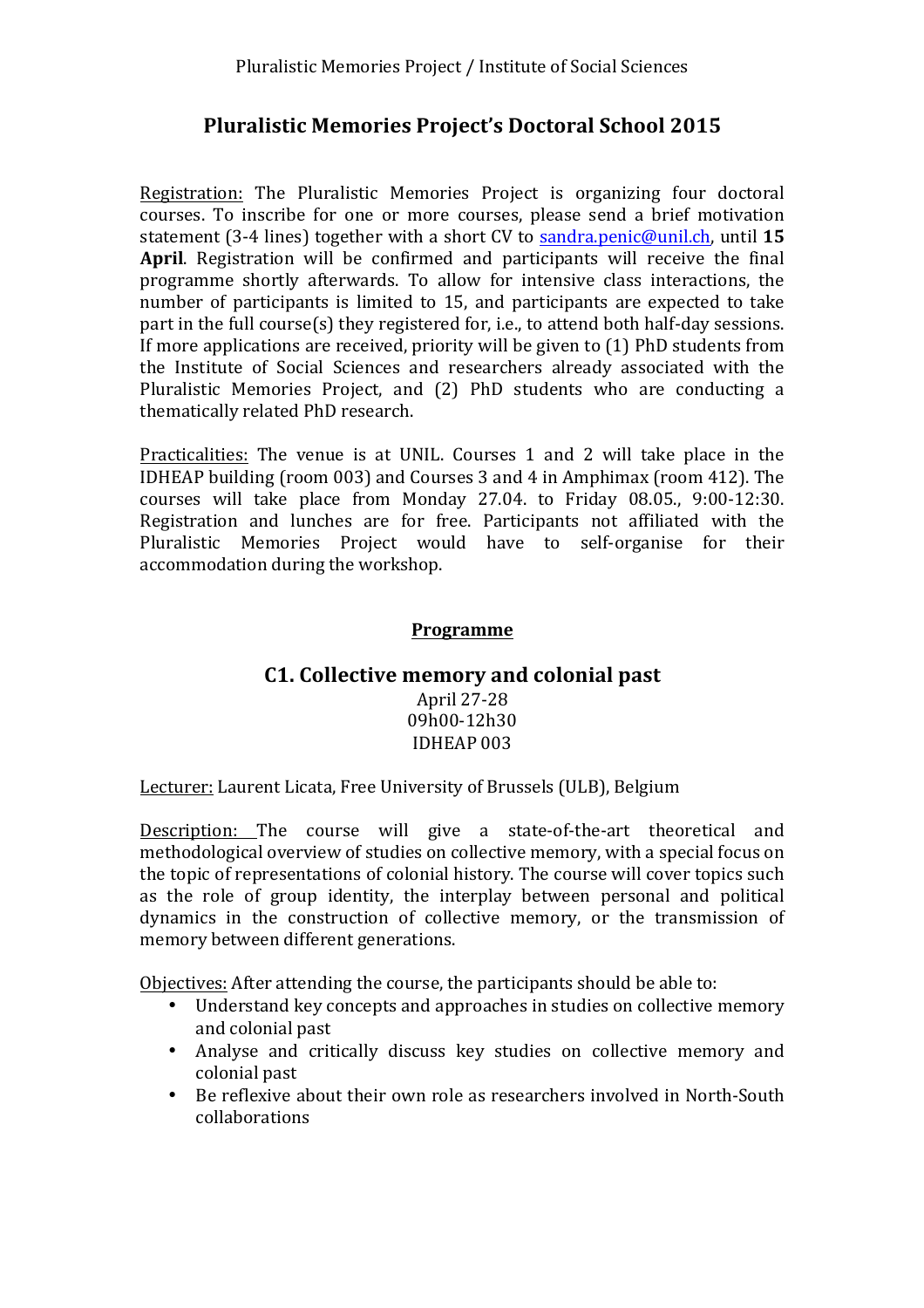### **C2. Dealing with the past and the role of archives**

April 29-30 09h00-12h30 IDHEAP 003

Lecturer: Briony Jones, Swisspeace, Switzerland

Description: The course will give a comprehensive overview of critical perspectives on dealing with the past mechanisms. The course will cover topics such as different approaches to transitional justice, the role of archives in reconstructing the past, and the role of power and socio-political contexts in legitimizing certain transitional justice practices over others.

Objectives: After attending the course, the participants should be able to:

- Understand different paradigms and discuss critical perspectives in research on transitional justice processes
- Conceptualise different forms of archives and their role on dealing-withthe-past processes

### **C3. Crowds, collective resilience and empowerment** May  $4-5$ 09h00-12h30 Amphimax 412

Lecturer: John Drury, University of Sussex, UK

Description: This course covers the latest theory and research in social psychological approaches to crowds, collective action and collective behaviour in disasters and emergencies. A fundamental question addressed in the course is how large numbers of people are able to act as one, particularly in novel situations. In both psychology and popular accounts, many of the answers given to this question have suggested that collectivity entails a diminution of self or identity. For outside observers, this apparent diminution explained what they saw as mindlessness and irrationality in crowd events such as riots and emergencies. The module critically reviews these arguments. Research based on the social identity approach suggests instead that collective behaviours and experiences are meaningful, purposive and can be positive for participants. In this account, crowds are psychologically communities that empower their members to both resist external attacks and recreate the world in line with their identities. A key process linking the different topics covered in the course is that of social support based on shared social identity. Such social support is common in collective responses to emergencies, disasters and other stressful events. It is central in a model of collective resilience, which will be the focus of discussion, and is also the basis of empowerment arising in collective actions attempting to change the social world.